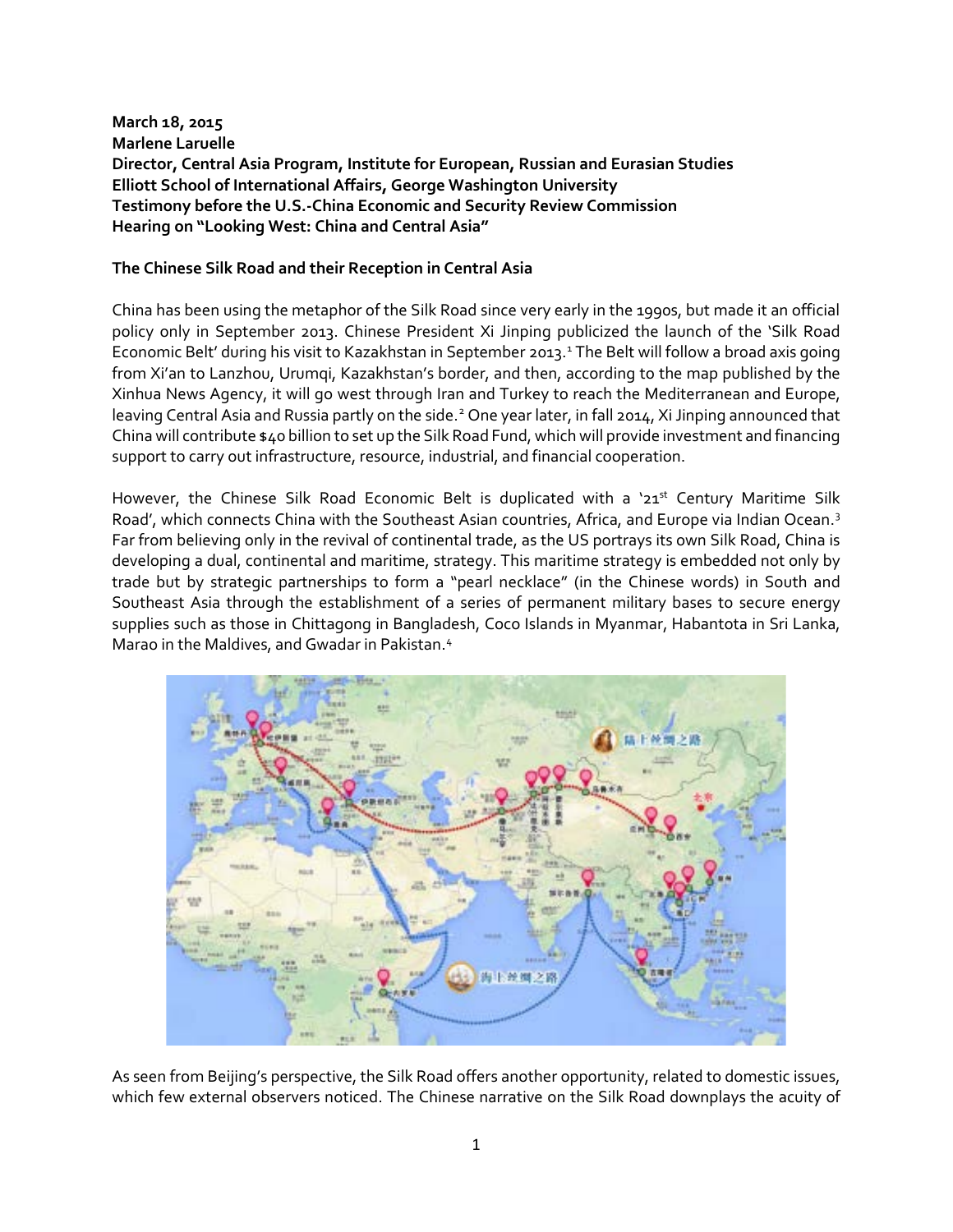the Uyghur issue by incorporating Xinjiang into a deep-rooted Han history, and that of Islam by highlighting the pre-Islamic periods of the Han and Tang dynasties. It therefore contributes to China's rewriting of history and to its celebration of the alleged historical continuity between ancient and contemporary China. This would obscure the long centuries where the Turkestani world (that includes both Central Asia and Xinjiang) was developing independently from a remote China. James Millward perceptively notes, "What in the West are celebrated as Silk Road exchanges and interconnectivity are, in China, portrayed rather as evidence that the world is beating a path to China's (once again) open door. Rather than as a transnational bridge between civilizations, the Silk Road here is nationalized as China's doorstep."[5](#page-8-4)

#### **Local Responses to China's Growing Presence**

The Central Asian governments desire to minimize external pressures on their societies. On the one hand, they must manage the contradiction between opening up in order to find geopolitical balance and economic partners. On the other hand, they seek insulation from external political influences including foreign NGOs, and pressures to expand democracy and practice good governance. These crosspressures have affected policy choices. Turkmenistan has opted for more insulation and less international integration, while Kyrgyzstan more integration and less insulation. The ability to manage this contradiction depends upon elements such as the solidity of the state apparatus, consensus among elites, and a country's ability to offer its population prospects for development.

Security is strengthened by two main drivers – the geopolitical balance, or interplay of major powers, and reinforcement of national sovereignty through economic development. Ruling elites treat both drivers as intimately linked. International partners must assist with economic development. Economic development has thus become another key driver for the international positioning of the Central Asian states which are more concerned about finding partners for development than geopolitical speculation. Their economic potentials, but also their limits, have come to give meaning to the shifting of power in favor of China. However, the worldview from Central Asia is structured by another major element - fear of loss of collective identity. The nation-states that emerged in 1991 conceive themselves as permanent establishments, but their futures are fragile. Since their future is uncertain, that of ethnic groups must be preserved above all. It is possible to re-establish a state, but if "ethnic consciousness" has disappeared, then are play of the struggle for independence hardly makes sense. This element is bound to play a role in the future of Central Asian strategies, and influence the relationship to China.

At the collapse of the Soviet Union, China arrived in Central Asia with few assets. Prior to this date, direct relations between the two regions had been impeded by the generally hostile state of Sino-Soviet relations, but also because international relations were regarded as a space reserved for Moscow. For the Central Asian states, establishing direct bilateral relations with Beijing has thus required overcoming negative clichés of China created and cultivated by Soviet propaganda. These clichés reinforced Central Asian long-standing apprehensions of their large neighbor to the east. In two decades, China has managed to become a new and essential player in the Central Asian scene. It is appreciated by the Central Asian regimes for its diplomacy, its good neighbor measures, and the prestigious status offered by the Shanghai Cooperation Organization (SCO). On the economic front, China is viewed in two ways. Its presence benefits Central Asian economies, which are aware that their future depends upon their capacity to integrate the commercial dynamics from the Asia Pacific region. At the same time, China's economic weight emphasizes Central Asian specialization in raw materials export and hampers their commercial and industrial autonomy. China is also a cause for cultural concern, in terms of territorial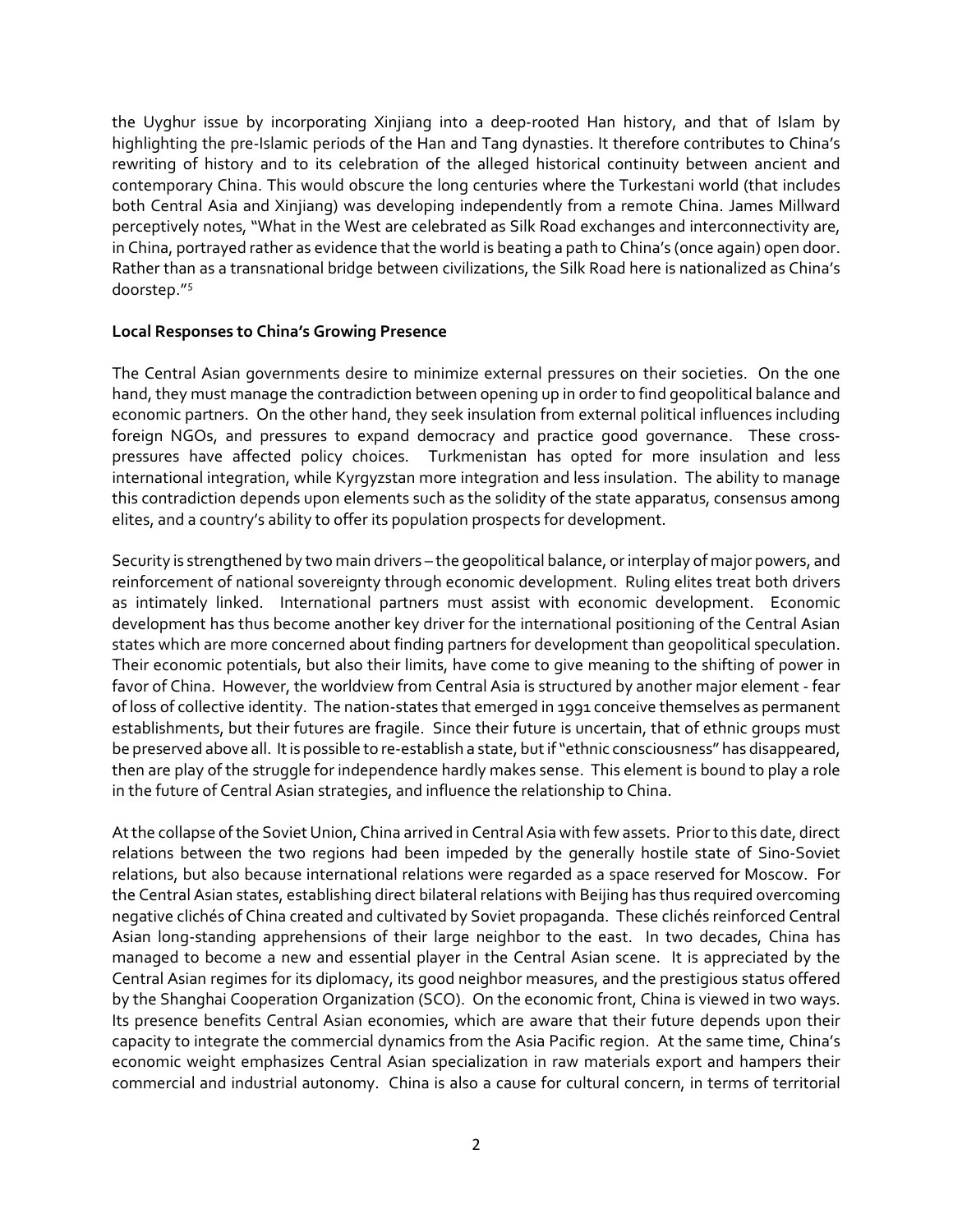threats, of power and demographic differentials, and of interference over domestic affairs via the Uyghur question.[6](#page-8-5)

Central Asian fears about China are generated by the immense power differential between small fragile states and a demographic and economic giant, but also by uncertainties over future evolution of their big neighbor. Many Central Asians are anxious about potential instability of the Chinese Communist Party, as well as rising Chinese nationalism – a phenomenon which a new generation of rulers could conceivably propose to undermine the territorial treaties with Kazakhstan, Kyrgyzstan and Tajikistan, along with the good neighborhood policy.<sup>[7](#page-8-6)</sup> Other Central Asian experts paint a picture of system collapse of one-party rule and China's descent into a period of disorder. This would entail a loss of subsidies from Beijing, possible population movements across the borders, and a risk of unrest in Xinjiang.<sup>[8](#page-8-7)</sup> The Central Asians see themselves as losers in scenarios of regime reinforcement of official Han nationalism as well as collapse, especially as any population movement across Chinese borders would be proportionally massive for neighboring states.

They are also concerned about Chinese political influence in Central Asia, which remains more potential than real at present, with the exception of the Uyghur issue. With the exception of the Uyghur diaspora, on which Chinese authorities bring full weight to bear, the Central Asian regimes try to remain impermeable to Chinese political influence. Central Asian elites are not "victims" of Moscow and Beijing, as if they had been forced to be authoritarian and anti-Western. Evidence can be found in Kyrgyzstan, a country which has managed to uphold greater ideological plurality and authorizes expression of a diversity of viewpoints, without Beijing's interference. Even Moscow's greater influence does not explain Central Asian regimes' choices, which are driven by domestic issues and local political culture. The ruling classes required no model to decide upon the course of their regime. Their alliance with Beijing is above all an axis of convenience, but no political rapprochement is envisaged: as the main Kazakhstani Sinologist Konstantin Syroezhkin has summed it up - the Sino-Central Asian alliance is "cold politically, and scorching economically".[9](#page-8-8)

The uncertainty of the Chinese neighborhood is also strategic. Even if Sino-Central Asian military cooperation is limited for the moment and Russia still largely dominates the security sector, the situation is evolving. China hopes to become more and more involved in this sector, which is provoking mitigated sentiments among the Central Asians. The latter hope at the same time to liberate themselves partially from Russian tutelage, but are concerned about Beijing's rise to power in this military sector, the sign of a growing power differential. Sino-Russian military partnership is declining rapidly and might be replaced by competition in the world arms market. Modernization of the People's Liberation Army, with investment in both transformational offensive and defensive capabilities, will increase its ability to conduct missions in Xinjiang and potentially outside its borders.<sup>[10](#page-8-9)</sup> Not only is the Chinese army rising in power to further heighten the imbalance with Central Asian armies, but factors of destabilization have not declined. Revival of the Uyghur question since the 2008 bomb attacks, and the Urumqi riots in July 2009<sup>[11](#page-8-10)</sup> are of major concern to the Central Asian elites, who would be unable to counter any punitive operations led by the Chinese army on their territory.

In addition, the future of Kyrgyzstan and Tajikistan, and potentially the Uzbek part of the Fergana Valley, is uncertain, heightening fear that China's non-interventionist stance could change if the Central Asian states fail to guarantee their own security. In 2009, provocative declarations made by a senior Chinese military leader about the possibility of intervening in Central Asia in order to secure China's borders<sup>12</sup>did not receive official comment in Central Asian capitals, but that silence reveals local anxieties.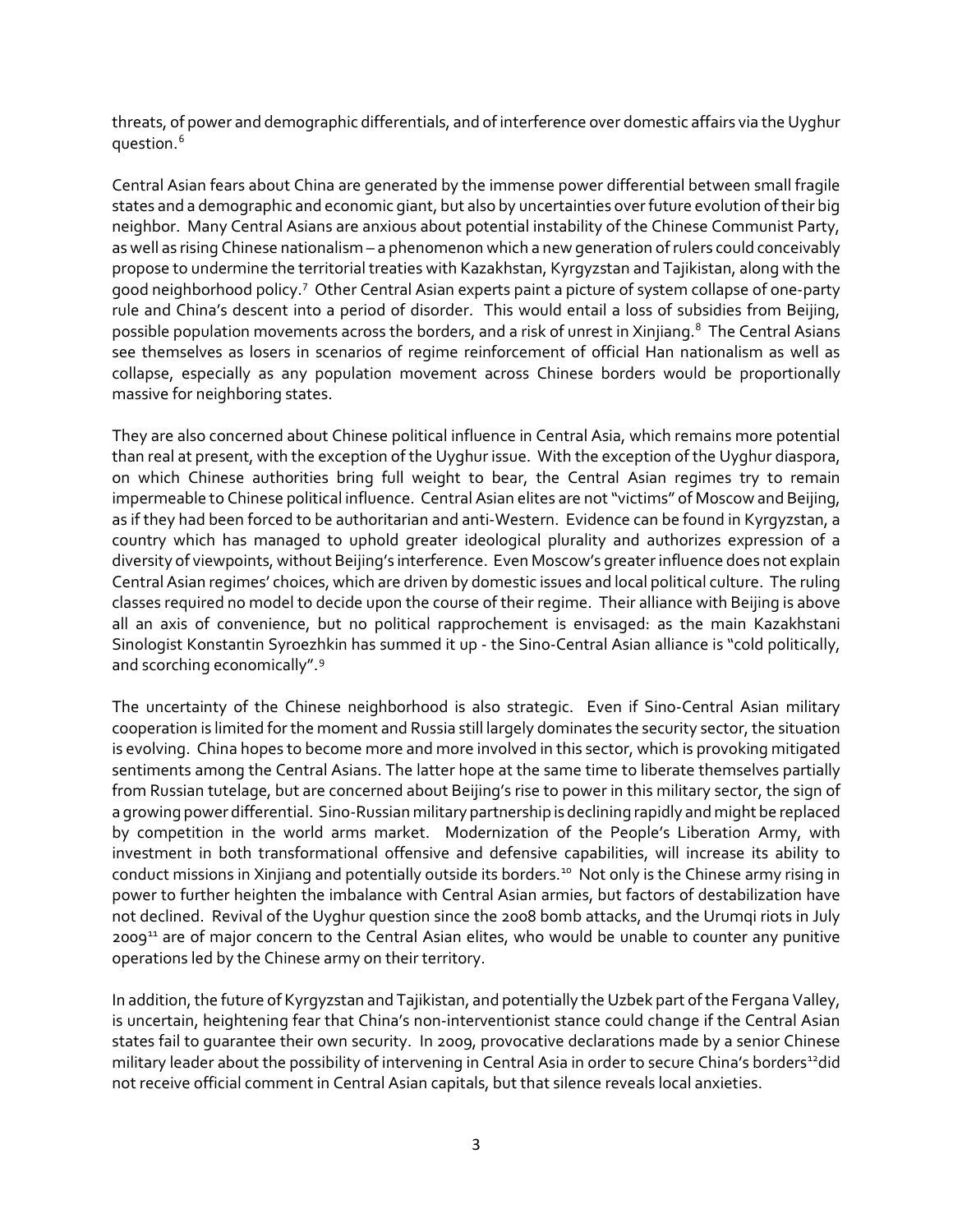China is also widely criticized by Central Asian experts on environmental issues. This theme is important in a region haunted by Aral Sea catastrophe, the risk of regional conflict linked to water management, the polluting past of the Soviet regime, and the nuclear heritage of Kazakhstan. In the latter, public opinion is strongly anti-Chinese with respect to ecological questions. Two of Kazakhstan's main rivers, the Ili and the Irtysh, originate in China - the former in the Tian-Shan Mountains and the latter in the Chinese Altay Mountains. The Chinese regularly draw water upstream from both rivers, without seeking agreement from Kazakhstan. Only in 2010 did Beijing finally declare itself ready to sign an agreement for the protection of both cross-border rivers, but it is likely to refuse any figure restricting its right to upstream pumping from either source.<sup>[13](#page-8-12)</sup> The problem remains to be properly addressed. Local experts consider China's attitude to be indicative of low regard for Kazakhstan's legitimate concerns. Even the most Sinophile experts are convinced that the Kara Irtysh-Karamay Canal in Xinjiang will have a negative impact on Kazakhstan's economic and ecological condition.<sup>[14](#page-8-13)</sup> Xinjiang's intensive development also raises ecological issues: in addition to the fact that winds carry nuclear particles from the Lob Nor experimentation site into Central Asia, China is also having a negative impact on Kazakhstan's soil quality, water supplies and forests.<sup>[15](#page-8-14)</sup>

## **Sinophobia and Sinophilia**

Sinophilia and Sinophobia go hand-in-hand in Central Asia. Not only are both currents present, but may also be found in the same person depending on the angle of view or the question being addressed. However, Sinophobia is claiming an upper hand and might have long-term social consequences. While official declarations proclaim the need to maintain friendly relations with Beijing have been unanimous, this has not been the case among experts, who present more varied viewpoints. The dominant suspicion that China still has imperial designs on Central Asia and merely wants to conceal or delay them is predominant. Even the most optimistic, who consider that Beijing's economic and geopolitical presence is a quarantee of stability for Central Asia, turn out not to be Sinophiles on the cultural level.<sup>[16](#page-8-15)</sup>

Sinophile circles currently have little formal standing in Central Asia. Despite this, decision-making circles, including the presidential families, political elites, and the private sector oligarchs and directors of large public companies, who are linked through a variety of political, personal, regional, and corporatist allegiances, are informally oriented toward China. Since all have personal interests to protect and have established direct contacts with Chinese decision-makers through embassies, business contacts and political leaders. China has little need to finance institutional mediators to convey its viewpoints among decision-making circles because it has direct access to them. In addition, were an official pro-Chinese lobby to emerge, it might cause adverse public opinion with possible counter-effect of generating a more overt anti-Chinese lobby.

The Sinophobe groups, at present, are unable to establish institutional standing, as their criticisms of China would directly challenge authorities' pro-Chinese policies, and would trigger mechanisms of repression. In addition, while pro-Chinese lobbies are likely to emerge and coordinate as part of the politico-economic establishment, anti-Chinese circles have divided motivations and social affiliations. They are comprised of political opponents with pro-Western, nationalist or Islamic sensibility. Uyghur associations, workers' unions, small businessmen and entrepreneurs -all would have a difficult time formulating common viewpoints for the purpose of building workable cooperation.

Business people comprise a complex group, developing both Sinophile and Sinophobe sensibilities. All have gained from the boom in commercial trade with China, but some fear Chinese competition. This concern over competition is most developed in Kyrgyzstan, where a bazaar economy has come to play a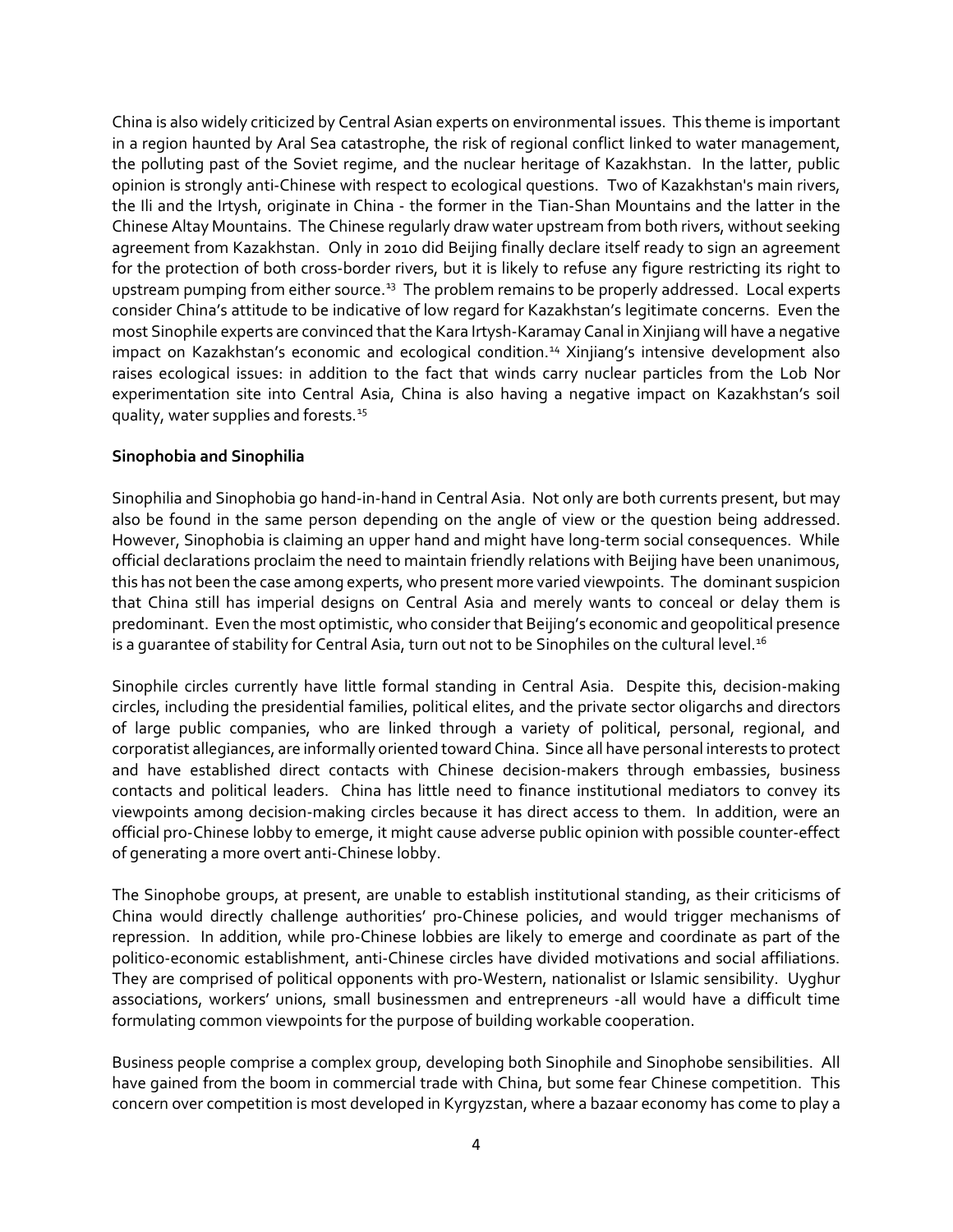central role in the country's functioning. Business circles are at the core of this process of state collapse and corruption, and thus involve a politically and socially sensitive milieu which reacts fitfully to the Chinese presence. In Kazakhstan, the sense of competition with Chinese traders is less developed, because the latter have fewer rights to establish businesses, but also because they engage more in largescale trade, which is better regulated, and because fewer Kazakhs work in the small retail trade. Tajikistan follows Kyrgyzstan's path, even if he local trade economy here is less developed since economic survival patterns of are tied to migrations. In neither Uzbekistan nor Turkmenistan do business circles come into direct contact with Chinese businessmen, although there appear to be tensions between Chinese and Uzbek traders at the Karasuu bazaar.

Among intellectuals, the China question seems less important than the relationship to Russia, the West, or Turkey. China is not yet considered a civilization choice which might carry Central Asia in a new direction, except as a threat. Admirers of the Chinese political system can be counted on the fingers of one hand, since partisans of an authoritarian regime as the only solution to Islamism or to "democratic chaos" either endorse Russia or Belarus, or push for a specific national model. They are not inspired by Chinese-style monopartyism nor the Beijing version of communism. Those who think themselves as part of the "Soviet" or "Eurasianist" traditions are pleased about the Sino-Russian alliance against the West, but give their clear preference to the Russian model. Those with a Western, pan-Turkic or Islamic orientation see China as a negative element which halts the evolution of their society in the desired direction. While there are pro-Western, nationalist, pan-Turkic or Russophile ideological traditions, nobody in Central Asia calls for a cultural choice in favor of China. Though Beijing may be thanked for its economic aid and anti-American geopolitical influence, scarcely any experts are Sinophile on questions of identity or ideology.

Among the Sinophobe political groups, those with Islamic convictions should be mentioned. Only Tajikistan has a recognized Islamic political party, although it is becoming increasingly marginalized. It may also be assumed that Tajik elites with a pan-Islamic or pan-Iranian sensibility have particularly negative opinions of China, a nation which they see as a new foreign cultural ascendancy competing with or succeeding the more traditional domination of the West or Russia. In the other Central Asian states, Islamism (a political movement demanding the creation of an Islamic state in which *sharia* law would be applied) is prohibited, but in Kyrgyzstan or Kazakhstan well-known figures can express Islamic sensibilities in the sense of a wider religiosity or interaction with the Islamic community, the *Ummah*. For them as well, China is the new enemy of Central Asian societies, and its fight against Uyghur Islamism is proof. Central Asia is therefore likely to become part of a general movement which, depending on China's rise to power, will tend to see Islamists direct their criticisms at Beijing and not solely at the West.

Each Central Asian state has therefore a Sinophobia/Sinophilia balance that is specific to its actors and circumstances. First, the three border countries of Kazakhstan, Kyrgyzstan, and Tajikistan, have to be distinguished from the two non-border ones of Uzbekistan and Turkmenistan. While the China-adjacent countries had to negotiate delicate border treaties and fear that one day they might have to transfer even more territory to their neighbor, the non-adjacent two do not perceive China as a power that could potentially undermine national unity. The former have experienced significant private enterprise trade flows and migrations from China, whereas the latter's economic relations with Beijing are limited to official agreements between large companies, and involve practically no private trade exchanges, or any back-and-forth cross-border migratory flows of Chinese, Uzbek, or Turkmen traders.

However, this latter line of divide is only temporary. Many Uzbek petty traders already travel to China or have a stall at Karasuu, so Uzbekistan will likely experience similar trade developments after the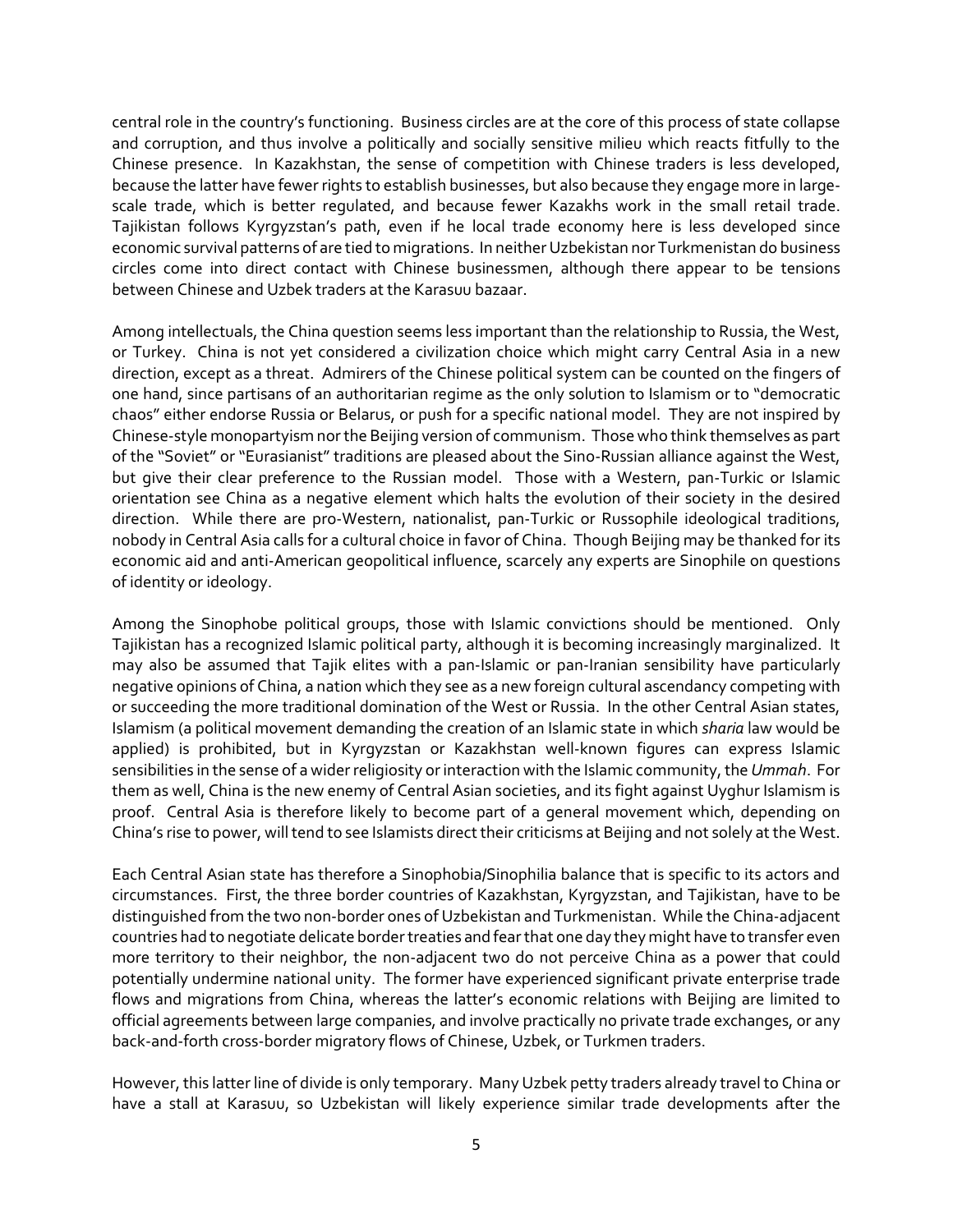isolationist regime of Islam Karimov. Then the country can re-engage with its historical vocation as a trade crossroad of Central Asia. For Turkmenistan, China is probably going to appear more slowly in everyday life, since neighboring Iran and its close relations with Turkey will continue to be important. However, Turkmenistan's quasi-total dependency on China for its gas exports became a big concern for the Turkmen elites, with however few possibilities of finding alternative strategies.

Within these three border countries, several lines of divide appear. The two poorest and most fragile countries, Kyrgyzstan and Tajikistan, consider the Chinese presence as a positive element, even as it also provokes anxieties. Beijing's ascendancy is a reinforcer of additional stability, since is one of the only great powers to devote so many resources to the development of transport infrastructures, bank loans, etc. Belonging to the SCO is prestigious and a positive development, even if criticized for drifting from its initial security objectives. For these two countries, the question of China is often formulated in terms of having "no other choice," since the candidates that are lined up to invest in their economies are too few to enable them to benefit from competition. Kazakhstan has economic reservations about Chinese involvement, and manifests greater ambitions of regional autonomy. However its room of maneuver in relationship to Russia has been reduced due to its entry into the Eurasian Economic Union, henre a renewed interest in securing its partnership with China as a counterbalance to Russia.

## **The Uyghur Issue and a Cultural Gap**

As could be expected, Xinjiang is a key element of Central Asian concerns, not because of principled sympathy for Uyghurs but because of pragmatic issues arising out of Xinjiang's proximity. Kazakh researchers criticize the general marginalization to which the Uyghurs have been subject on their ancestral territory. According to them, the "Far West" development project and the idea of redressing regional disparities in development are useful for the Han populations, enabling them to overcome land shortage problems by moving to China's Northwest, but it has been detrimental to the indigenous populations of this autonomous region.<sup>17</sup> Central Asian experts draw attention to the fact that the national minorities remain confined to the sectors of least growth and are mostly unable to gain access to higher education, whereas the Han tend to occupy those sectors for which technical specializations are required.<sup>18</sup> The shortage of cadres is not addressed in a way that benefits the national minorities. Instead, it is being solved by bringing in Han Chinese from eastern regions, thereby modifying Xinjiang's ethnic makeup to the detriment of Turkic peoples.<sup>[19](#page-8-18)</sup> The Xinjiang Production and Construction Corps or *Bingtuan*, used by Beijing as its armed wing against Uyghur separatism and also as a major component of its demographic colonization of Xinjiang, is probably the most criticized Chinese institution, the one that causes the most fear and that some imagine may indirectly take root in Central Asia.

This critical analysis of Chinese policy is part of a broader background of suspicion about Beijing's real objectives in Central Asia. Experts emphasize the historical dimensions of Chinese foreign policy and on its legacy in relations with other nations. Historians point to the fact that China's presence in Central Asia has always been that of a conqueror seeking expansion to the detriment of Turkic-Mongolian peoples. Many Central Asian experts argue that Chinese diplomacy gets its results through long-term strategies, not via quick, sharp blows. Thus, if Beijing is careful not to offend the national feeling of the newly independent Central Asian states by claiming more territories, this does not mean that it will not return to the issue in future decades.<sup>[20](#page-8-19)</sup> These persistent suspicions of China's suspected ulterior motives have been strengthened by the prevailing nationalist mood in contemporary China, not to mention the aggravation of tensions with Japan over the interpretation of the past and the rehabilitation of pre-Communist traditions. Many experts, for example, mention that an increasing number of Chinese publications present the Qing advances into Central Asia as having had a positive "unifying" effect. The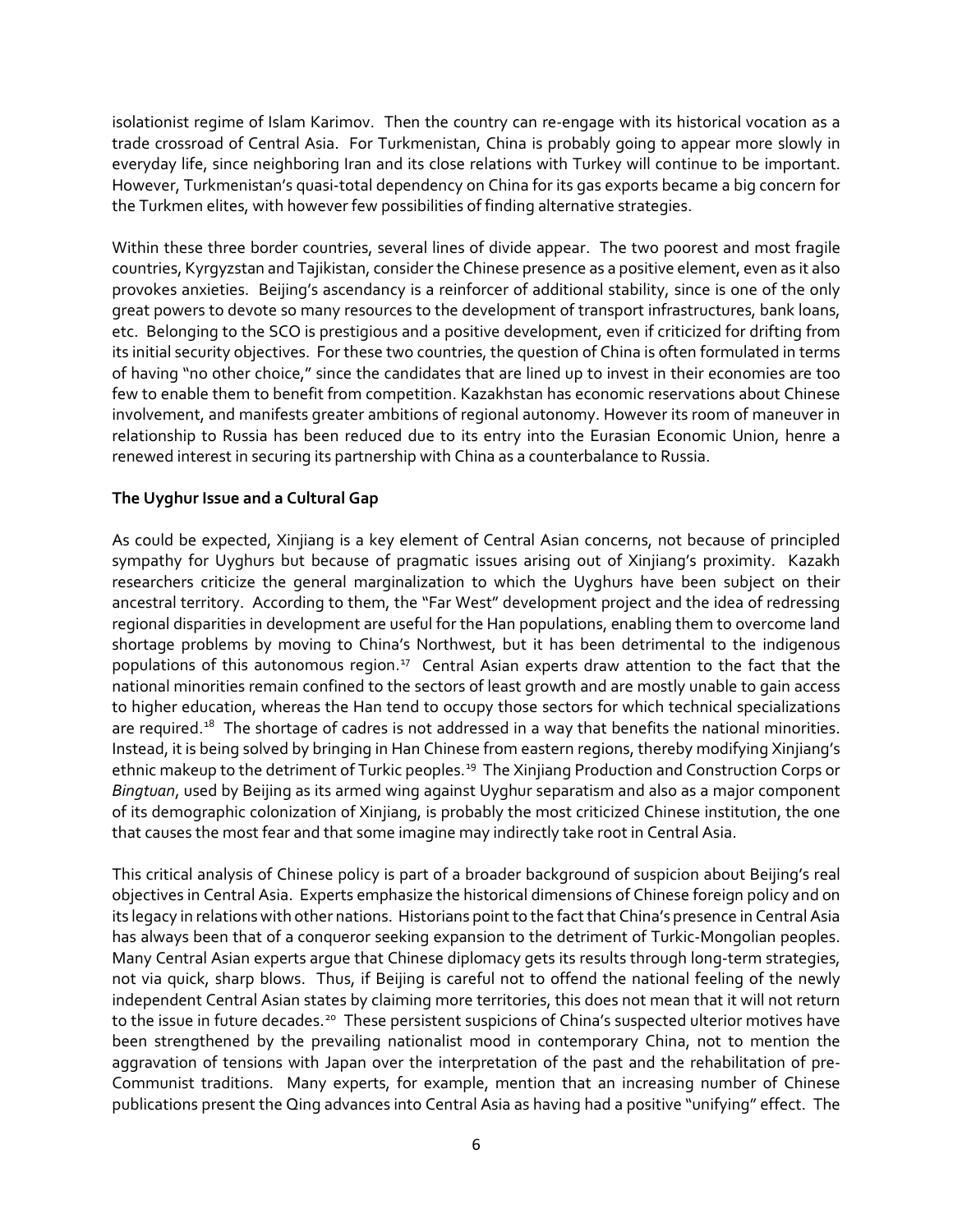2008 launch of a large scientific project on the history of the Qing dynasty allegedly confirmed the intention of the Chinese government to revive its foreign policy traditions of widening its sphere of influence.<sup>21</sup> Lastly, the discovery that some Chinese school textbooks published in the 2000s displayed maps in which a large part of Central Asia (namely, the "historical" lands, which include all of Tajik Pamir, all of Kyrgyzstan, and the Kazakh region of Semirechie as far as Lake Balkhash) is presented as belonging to the Chinese Empire also caused much dismay among Central Asian experts. For them this is a sign that Beijing has not totally abandoned its territorial ambitions and may one day renege on its border treaty commitments.<sup>[22](#page-8-21)</sup>

A fundamental continuity of China's history is linked to the question of migration. The huge population differential and migration risk are at the core of Central Asian anxieties: even if the figures are modest at the moment,<sup>[23](#page-8-22)</sup> the potential for a Chinese "migration invasion" into Central Asia would mean a fundamental undermining of the new states' autonomy. Whereas the region has fewer than 60 million inhabitants, an over-populated China contains over1.3 billion people. Each year the Chinese population increases by more than 15 million people, a number equivalent to the total population of Kazakhstan. Kazakh newspapers have taken this as an opportunity to specialize in denouncing what they call China's "soft expansion" (*tikhaia ekspansiia*) into Central Asia.

Finally, Central Asian specialists share a sentiment that there exists a "civilizational difference" between China and Central Asia. Diverse arguments are used to prove this apparently impassable culture barrier. Some conceive of it in terms of Islam, others in terms of Russian-Soviet acculturation, and still others as involving a difference in national essences. Murat Auezov maintains, for instance, that the two regions are irreconcilable on the cultural level, in part because the Chinese consider the Central Asians to be "barbarians".<sup>[24](#page-8-23)</sup> Klara Khafizova lays stress on the sense of hierarchy embedded in Chinese tradition, which does not uphold equality between peoples.<sup>25</sup> According to Ablat Khodzhayev, ostensible differences in "ethnic mentality" between the Chinese and the Turkic populations have persisted across the centuries without having been abolished or modified.<sup>26</sup> The then director of Tajikistan's Center for Strategic Studies Sukhrob Sharipov is of the mind that Islam enables its populations to withstand assimilation into other cultures.<sup>27</sup> And according to Syroezhkin, this "civilizational barrier," based on Russian-Soviet acculturation, ought to be maintained, since too much Sinophilia would liquidate the future of the Central Asian peoples, dissolving it in cultural assimilation and interethnic marriage.<sup>[28](#page-8-27)</sup>

# **Conclusions**

In relation to cultural questions and long-term outlook, Central Asian experts hold pessimistic views of China. They believe that states of the region will have difficulty in trying to overcome the power differential with China to their advantage. They consider that the ultimate objective of the Chinese authorities concerning Central Asia's independence is unclear and that little prevents the current fraternal status quo from one day being abandoned—especially in relation to territorial and demographic matters. The predominant suspicion is that China continues imperial designs on Central Asia and merely wants to conceal or delay them. Even the most optimistic, who consider that Beijing's economic and geopolitical presence is a guarantee of stability for Central Asia, turn out not to be Sinophiles on the cultural level. All experts dismiss the notion that the Sinicization of Central Asian societies could take place by any means other than force. More, they all think it is important to maintain the "civilizational barrier" between Central Asia and China on the grounds that falling into the Chinese sphere of cultural influence would mean the ethnic disappearance of Central Asian societies.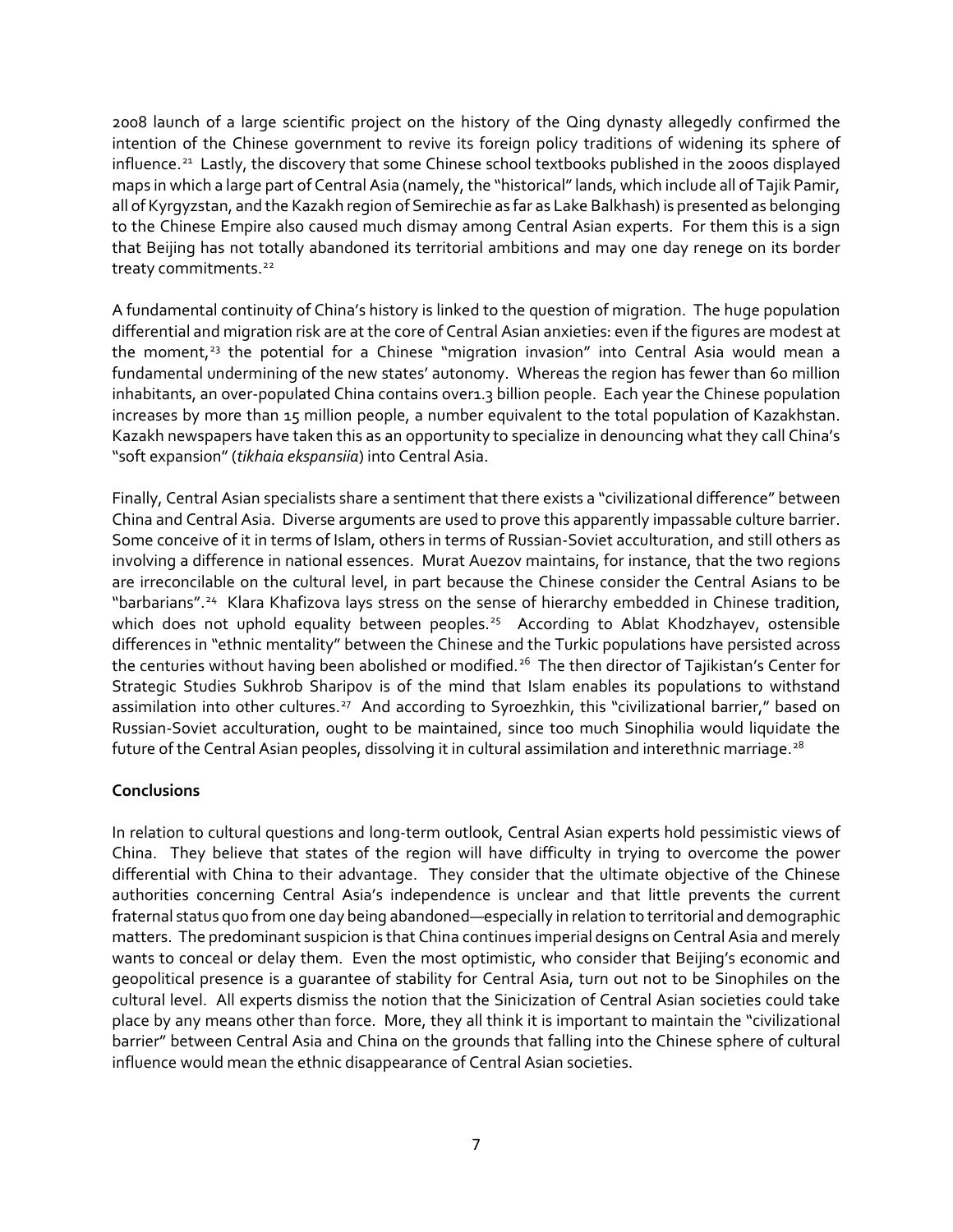However, this set of cultural fears toward China cannot counterbalance the pragmatic stance of the Central Asian leadership. For them, China's economic involvement in the region is a 'no choice' strategy: the West is seen as an unreliable partner both in terms of its strategic commitment in backing their state sovereignty and in the political conditionality of its economic investment; and Russia's renewed influence fosters concerns for the strategy autonomy of the Central Asian states. For this is the true paradox of the current Ukrainian crisis: despite their discontent about Russia's reassertion and the concerns about maintaining sovereignty, the Central Asian states, in particular Kazakhstan, Tajikistan and Kyrgyzstan, and to a lesser extend Uzbekistan, are obliged to hope that Russia's economy will continue to blossom and not collapse. If the ongoing economic crisis seriously impairs Russia's development, the repercussions on the Kazakh economy, on Russian investments in Kyrgyzstan and Tajikistan and on the millions of Central Asian households whose future depends on remittances would be terrible and ultimately dangerous for the legitimacy of the Central Asian regimes.

In such a context, China looks like a 'less evil': its economic involvement comes with no political conditionality except backing their vision of the Uyghur issue, China's political pressures on the regimes is not – yet? – visible and Beijing itself is not interested in engaging into the local domestic politics. Seen from the Central Asian states, China remains therefore the most secured choice for a close partnership, at least in the short and medium term.

<sup>7</sup> Interview with Konstantin Syroezhkin, Almaty, September 29, 2010.

 $\overline{\phantom{a}}$ 

<sup>1</sup> Wu Jiao, and Zhang Yunbi, "Xi proposes a 'new Silk Road' with Central Asia," *China Daily*, September 8, 2013, http://usa.chinadaily.com.cn/china/2013-09/08/content\_16952304.htm.

<sup>2</sup> Shannon Tiezzi, "China's 'New Silk Road' Vision Revealed," *The Diplomat*, May 9, 2014, [http://thediplomat.com/2014/05/chinas-new-silk-road-vision-revealed/.](http://thediplomat.com/2014/05/chinas-new-silk-road-vision-revealed/)

<sup>&</sup>lt;sup>3</sup> Xinhua, "China's Initiatives on Building Silk Road Economic Belt and 21<sup>st</sup>ocentury Maritime Silk Road," <http://www.xinhuanet.com/english/special/silkroad/>

<sup>4</sup> O. Zajec, "La Chine affirme ses ambitions navales", *Le Monde Diplomatique*, September 2008, no. 654, pp. 18-19. <sup>5</sup> James A. Millward, "Positioning Xinjiang in Eurasian and Chinese History Differing visions of the 'Silk Road,'" in C. Mackerras, and M. Clarke, eds., *China, Xinjiang and Central Asia* (London: Routledge, 2009), 65-66.

<sup>&</sup>lt;sup>6</sup> On a more global view on the China-Xinjiang-Central Asia interaction, see C. Mackerras, and M. Clarke (eds.), *China, Xinjiang and Central Asia: History, transition and crossborder interaction into the 21st century* (New York: Routledge Contemporary China Series, 2009).

<sup>8</sup> Interview with Saodat Olimova, vice-director of the Sharq Analytical Center, Dushanbe, March 28, 2008, and June 16, 2010.

<sup>9</sup> "*V politike – kholodno, v ekonomike – goriacho*," K. Syroezhkin, *Kazakhstan-Kitai. Ot prigranichnoi torgovli k strategicheskomu partnerstvu* [Kazakhstan-China. From Border Trade to Strategic Partnership] (Almaty: KISI, 2010), vol. 2, p. 154.

<sup>10</sup>S.J. Blank, *China's Military Power: Shadow over Central Asia* (Arlington: Lexington Institute, 2006); K.L. Syroezhkin, *Kitai: voennaia bezopasnost'* (Almaty: KISI, 2008).<br><sup>11</sup> On the Urumqi riots and the media handling of the event by a self-confident China, see Shan Wei, and Chen Gang,

<sup>&</sup>quot;The Urumqi Riots and China's Ethnic Policy in Xinjiang," *East Asian Policy*, vol. 1, no.3, 2009, pp. 14-22; Yuhui Li, "Notes on the Chinese Government's Handling of the Urumqi Riot in Xinjiang," *The China and Eurasia Forum Quarterly*, vol. 7, no.4, 2009, pp.11-15; K.L.Syroezhkin, "Sobytiia 5ogo iulia v Urumchi: prichiny i uroki," *Kazakhstan v global'nykh protsessakh*, no. 3, 2009, pp.98-110; *Repression in China. Roots and Repercussions of The Urumqi Unrest* (The Hague: Unrepresented Nations and Peoples Organization, November 2009); and the World Uyghur Congress website, [http://www.uyghurcongress.org/en/\(](http://www.uyghurcongress.org/en/)accessed May 12, 2010).<br><sup>12</sup>*Ta Kung Pao* [Hong Kong], September 24, 2009.

<sup>&</sup>lt;sup>13</sup> "Kazakhstan nameren podpisat' soglashenie s Kitaem o transgranichnykh rekakh" [Kazakhstan is ready to sign an agreement with China on cross-border rivers], RIA Novosti, February 24, 2010, <http://www.rian.ru/world/20100224/210592367.html> (Accessed April 24, 2010).